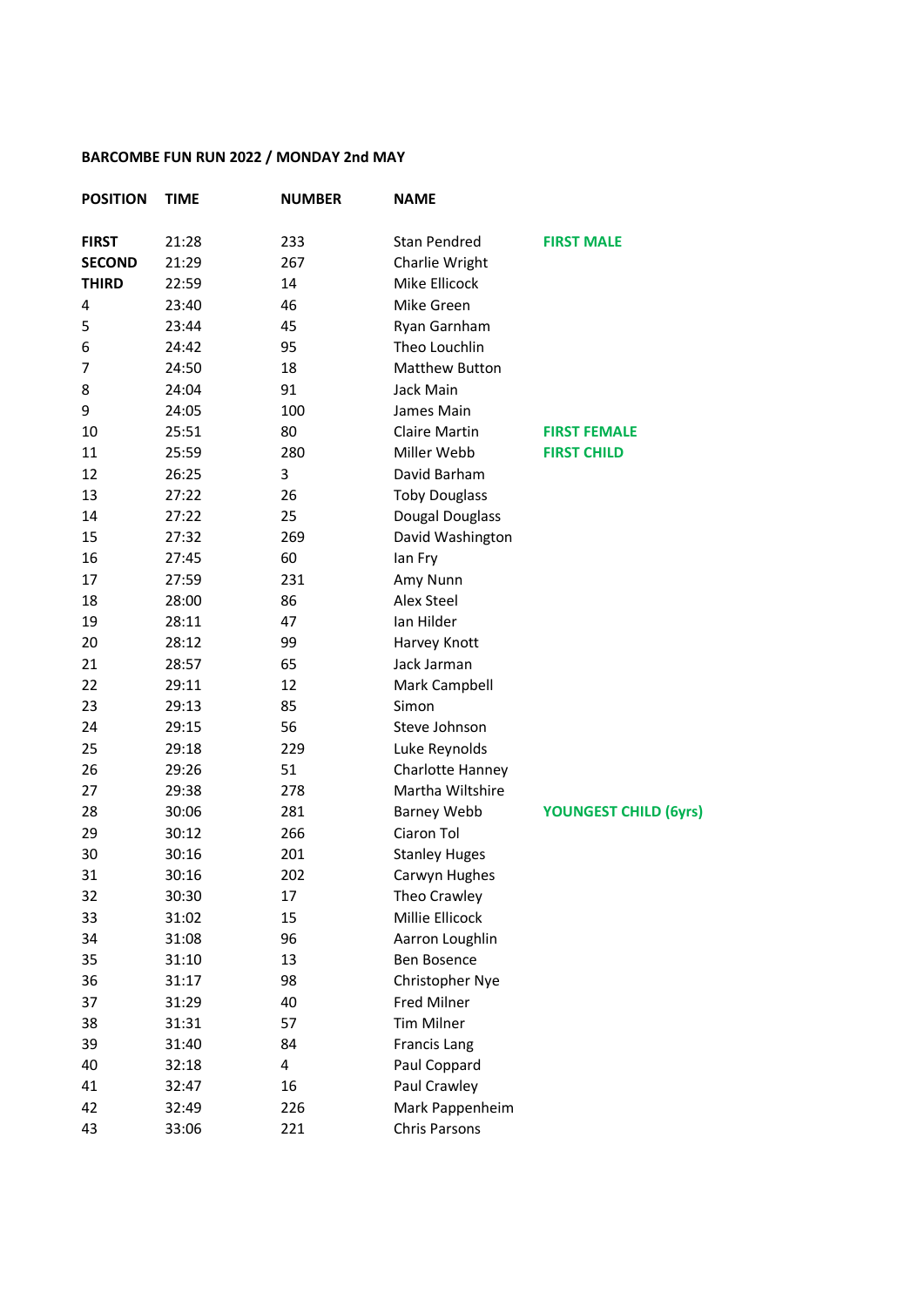| 44 | 33:06 | 42  | <b>Stanley Hibberd</b>    |
|----|-------|-----|---------------------------|
| 45 | 33:30 | 38  | Janey Disney              |
| 46 | 33:30 | 271 | Janey Taylor              |
| 47 | 33:35 | 94  | Gary Loughlin             |
| 48 | 33:48 | 282 | Beverley Webb             |
| 49 | 33:59 | 223 | Sandeep Sudan             |
| 50 | 34:04 | 5   | Sam Crisp                 |
| 51 | 34:09 | 83  | Jo Lang                   |
| 52 | 34:14 | 59  | Alice Fry                 |
| 53 | 34:31 | 228 | Andrew                    |
| 54 | 34:40 | 225 | Sally Richardson          |
| 55 | 34:34 | 82  | Peter Langley             |
| 56 | 34:48 | 9   | Hazel Bennington          |
| 57 | 35:23 | 21  | Millie Button             |
| 58 | 35:24 | 55  | Rachel Gerrard            |
| 59 | 35:30 | 64  | Javier Medina             |
| 60 | 35:59 | 7   | Jack Lloyd                |
| 61 | 36:12 | 268 | Jude Teicke               |
| 62 | 36:30 | 222 | Lyndsay Reynolds          |
| 63 | 36:59 | 54  | Ann Hagan                 |
| 64 | 37:04 | 43  | Albert Hibberd            |
| 65 | 37:05 | 53  | Rose Barnet               |
| 66 | 37:06 | 52  | James Barnet              |
| 67 | 37:08 | 276 | <b>Tigerlily Thwaites</b> |
| 68 | 37:09 | 275 | <b>India Thwaites</b>     |
| 69 | 37:09 | 277 | lan Thwaites              |
| 70 | 37:31 | 22  | Charlie Button            |
| 71 | 37:31 | 19  | <b>Helen Button</b>       |
| 72 | 37:45 | 49  | Alfie Hills               |
| 73 | 37:46 | 50  | Jane Holford              |
| 74 | 37:52 | 48  | Paul Hills                |
| 75 | 38:02 | 93  | Charlie Main              |
| 76 | 38:02 | 90  | Dan Main                  |
| 77 | 38:42 | 8   | Maria Birch               |
| 78 | 39:06 | 27  | Sarah Engineer            |
| 79 | 39:07 | 30  | <b>Ellis Engineer</b>     |
| 80 | 39:07 | 232 | Martha Swift              |
| 81 | 39:10 | 97  | Kate Wolff                |
| 82 | 39:47 | 39  | Jesse Dorman              |
| 83 | 39:47 | 1   | Jackson Christie          |
| 84 | 39:47 | 33  | Lilja Arif                |
| 85 | 39:49 | 36  | Henry Dorman              |
| 86 | 39:50 | 34  | Mikki Arif                |
| 87 | 39:50 | 32  | Kris Petersson            |
| 88 | 40:07 | 62  | William Fry               |
| 89 | 41:01 | 61  | Eva Fry                   |
| 90 | 41:14 | 6   | Jim Cooper                |